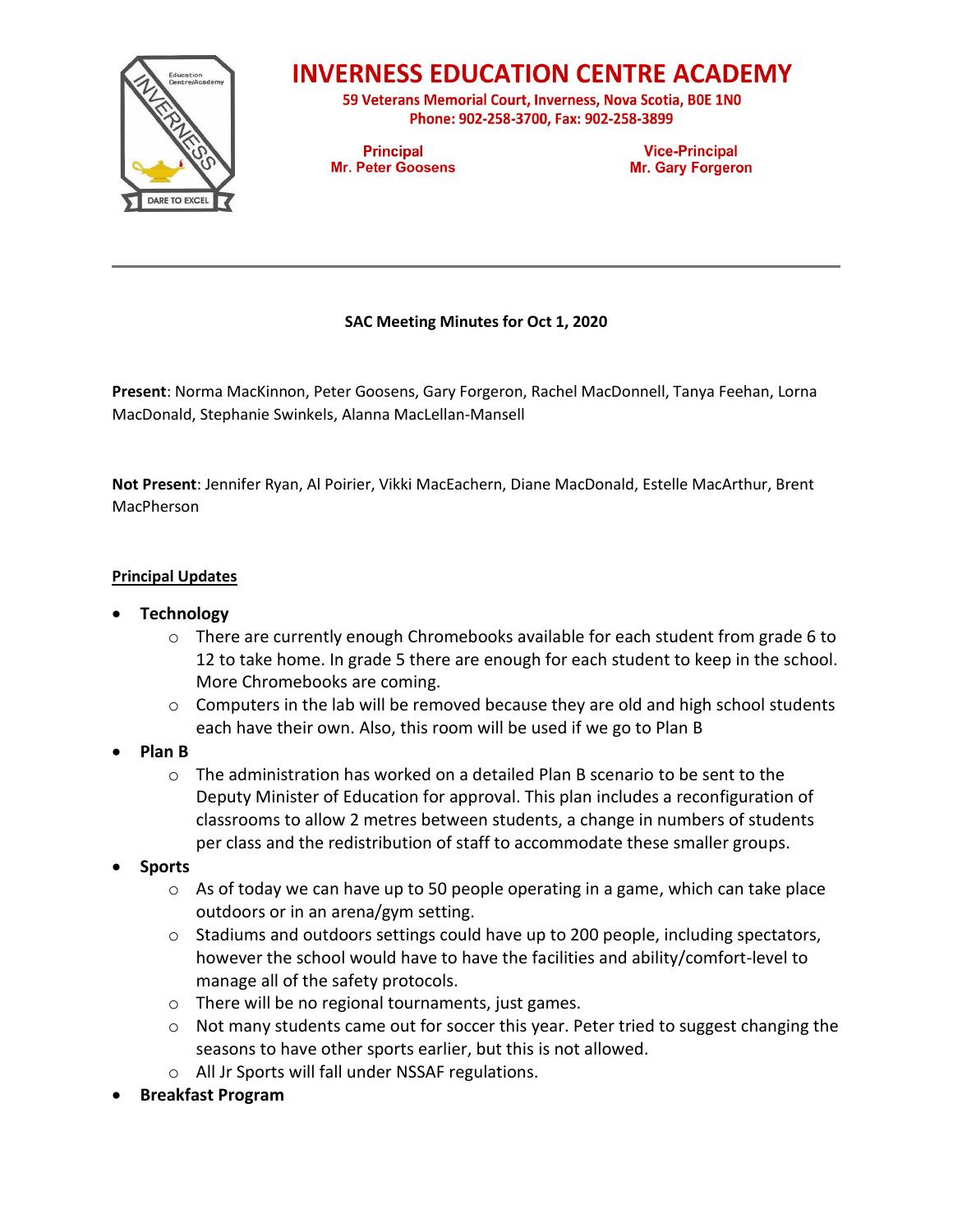

# **INVERNESS EDUCATION CENTRE ACADEMY**

59 Veterans Memorial Court, Inverness, Nova Scotia, BOE 1NO Phone: 902-258-3700, Fax: 902-258-3899

**Principal Mr. Peter Goosens** 

**Vice-Principal Mr. Gary Forgeron** 

- $\circ$  Chartwells is currently supplying the breakfast program with individually packaged items. However, they will not necessarily be doing it all year. The SRCE chose to begin the year with Chartwells in order to be sure that the program and safety protocols were organized given Covid-19.
- $\circ$  Having Chartwells supply the breakfast is currently costing more money for less food than in the past.
- $\circ$  There was discussion about whether community volunteers would be willing/comfortable coming to the school in the future if it were possible to reinstate the community-run breakfast program.
- o We may have to consider how to go back to the community-based breakfast program safely (finding willing volunteers, finding a space for serving food, minimizing gatherings of students, how to serve food given new safety protocols)

### **COVID Updates**

There was a brief discussion about holding school events, but it is too soon to know how/when events can take place. This will be discussed further at a later date.

### **Survey Feedback**

Some results were discussed from the survey sent out asking how the SAC might be able to support the school given all the changes resulting from COVID.

- Outdoor Learning themes
	- $\circ$  There was interest expressed in making outdoor learning more accessible and suggestions to create an outdoor classroom/learning area.
	- $\circ$  There was a question about whether or not to invest in technology for outdoors. For instance, making the Wifi stronger.
	- $\circ$  A suggestion was made that we could fundraise to afford a dedicated space for outdoor learning. There was a discussion a location for a space as well as what it could include: benches, stumps, gazebo-type structure. Any planned space would have to be in line with regulations.
- Physical Education and Outdoor Activities
	- o The principal and Phys. Ed. teacher have discussed buying materials and creating bins for each cohort (class of students) to use when they are outside. This would prevent cross-contamination between cohorts and would minimize the time needed to sanitize everything after each use. There is an outdoor storage area that could be used to store all the bins.
	- $\circ$  The principal and Phys. Ed. teacher have also discussed the need to repair/replace goal posts and other equipment (badminton posts, repaving outdoor basketball courts)